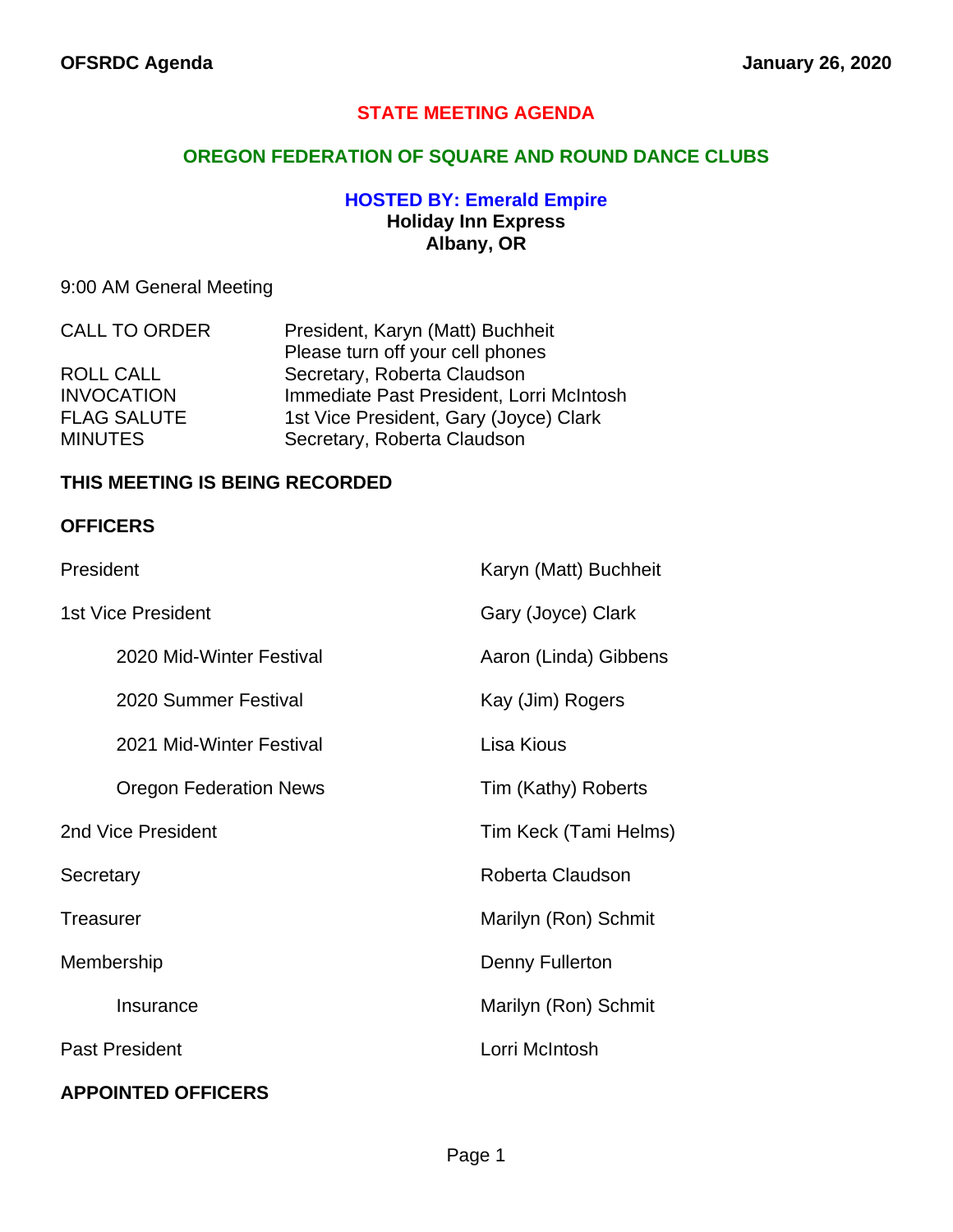# **OFSRDC Agenda January 26, 2020**

| Parliamentatian                                     | Tim (Kathy) Roberts         |
|-----------------------------------------------------|-----------------------------|
| <b>Education/Publicity</b>                          | Kathy (Tim) Roberts         |
| Historian                                           | Marilyn (Ron) Schmit        |
| <b>COMMITTEE CHAIRS</b>                             |                             |
| <b>BMI/ASCAP</b>                                    | <b>Ralph Lambert</b>        |
| <b>Youth Activities</b>                             | <b>Thomas Buchheit</b>      |
| <b>ORDTA</b>                                        | Tami Helms (Tim Keck)       |
| <b>Round Dance Sreening</b>                         | Tami Helms (Tim Keck)       |
| <b>Caller Liaison</b>                               | Terry Halley (Betty Chipps) |
| Webmaster                                           | Tim (Kathy) Roberts         |
| <b>State Fair</b>                                   | Marilyn (Ron) Schmit        |
| <b>Background Check</b>                             | Tim (Kathy) Roberts         |
| <b>OLD BUSINESS</b>                                 |                             |
| Α.<br>Continuation of 2021 Summer Festival proposal |                             |
| В.                                                  |                             |
| <b>RECESS</b>                                       |                             |
| <b>NEW BUSINESS</b>                                 |                             |
| Α.                                                  |                             |
| <b>DELEGATES</b>                                    |                             |
| <b>Blue Mountains Council</b>                       | David (Sally) Stutzman      |
| <b>Central Oregon Council</b>                       | Mark McDonald               |
| <b>Emerald Empire Council</b>                       | Zola (Ray) Jones            |
| Interstate Highlanders                              | Cece (Sarge) Glidewell      |